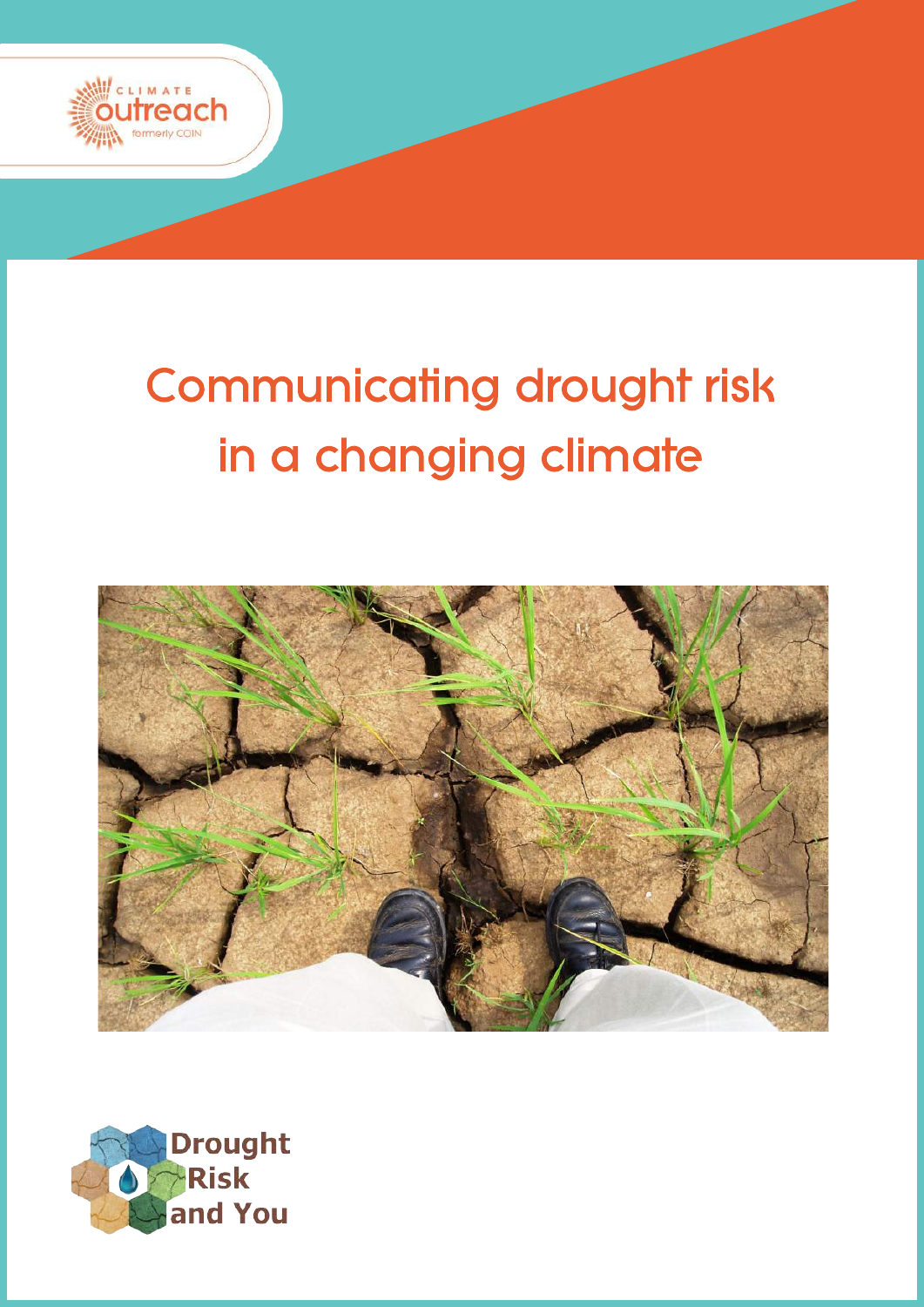# About the DRY (Drought Risk and You) project

The <u>DRY project</u> was launched in April 2014, with the aim of developing an easy-touse, evidence-based resource for drought risk management in the UK over a four year period. It brings together a wide range of scientists, social scientists and stakeholders to better understand drought risk in a changing climate.

Climate Outreach brings expertise in communication and engagement around climate impacts - helping the DRY team to overcome the challenges of communicating about drought risks at a time when flooding is so fresh in the public mind.

This research is funded through UK Research Councils (NERC, ESRC, EPSRC, BBSRC and AHRC (Grant number: NE/L01033X/1)).

# About Climate Outreach

Climate Outreach (formerly COIN) is a charity focused on building cross-societal acceptance of the need to tackle climate change. We have over 10 years of experience helping our partners to talk and think about climate change in ways that reflect their individual values, interests and ways of seeing the world. We work with a wide range of partners including central, regional and local governments, charities, trades unions, business and faith organisations.

The Old Music Hall, 106-108 Cowley Road, Oxford OX4 1JE, UK

- + 44 (0) 1865 40
- **@** info@climateoutreach.org **CODES CO** entries a strate outreach
- G www.climateoutreach.org **Communist Control**ogy entries a line ClimateOutreach
- **D** @ClimateOutreach
- -

## **Project Team**

#### **Authors**

**Dr Chris Shaw** - Researcher, Climate Outreach; Associate of the Tyndall Centre for Climate Change Research; Visiting Fellow at the Sussex Energy Group

**Dr Adam Corner** - Research Director, Climate Outreach; Honorary Research Fellow ir the School of Psychology, Cardiff University

#### **Editing & Design**

Léane de Laigue - Head of Communications and Training, Climate Outreach

**Elise de Laigue** - Designer, Explore Communications (www.explorecommunications.ca)

Tim Isaksson - Research Intern, Climate Outreach

Cover photo: IRRI Photos (CC)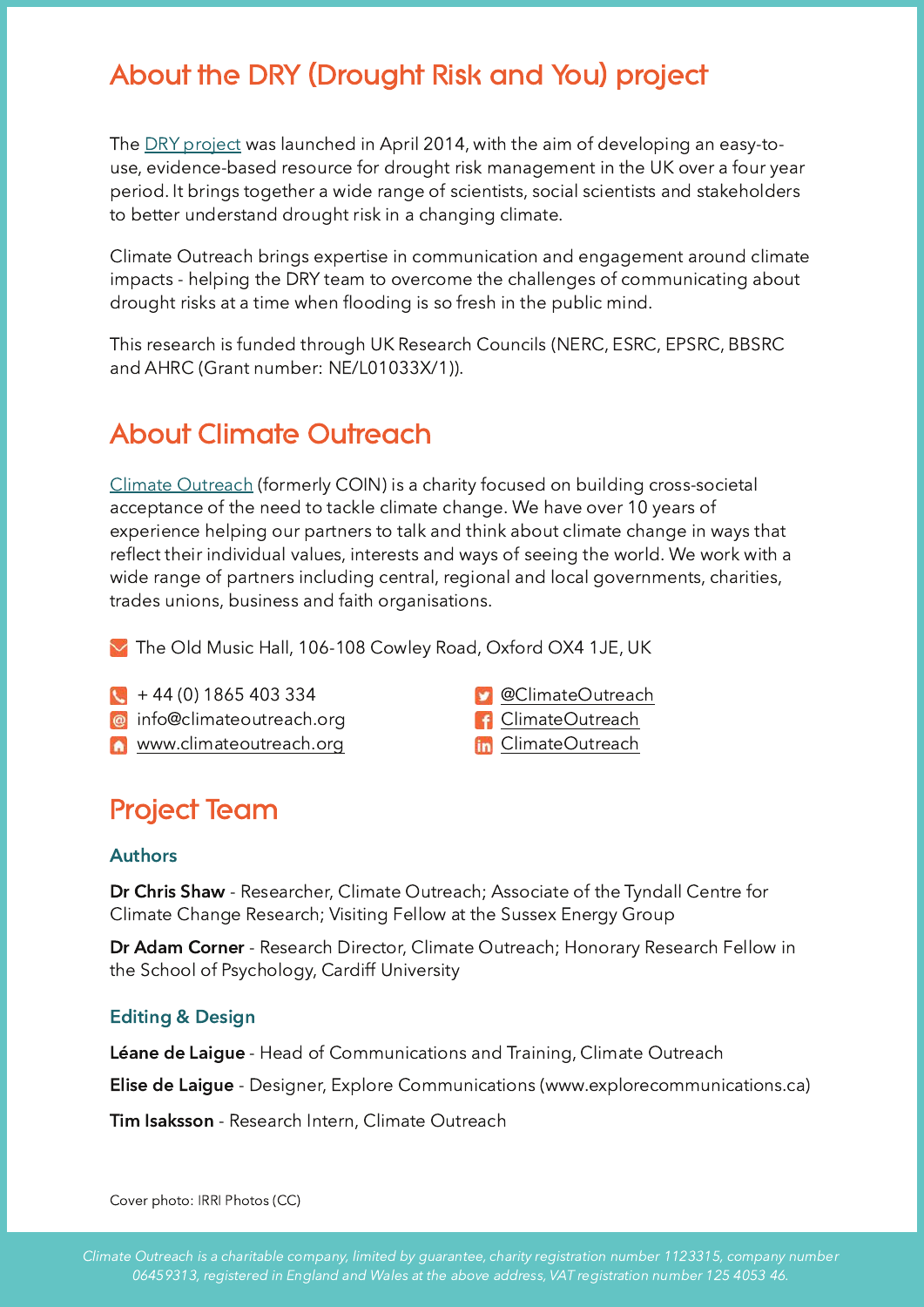# **Table of contents**

| The role of timing in shaping perceptions of drought risk           |  |
|---------------------------------------------------------------------|--|
| Principles for communicating drought risks in a changing climate  6 |  |
| Acknowledge different types of drought                              |  |
| Find a narrative to accommodate alternating floods and droughts     |  |
| Tell a good story                                                   |  |
| Use visual narratives                                               |  |
| Strike the right balance between 'local' and 'global'               |  |
| Communicate using a trusted messenger                               |  |
| Link drought with climate change                                    |  |
| Frame drought messages around health implications                   |  |
| Be smart about communicating uncertainty                            |  |
| Don't focus on doom and gloom                                       |  |
|                                                                     |  |
|                                                                     |  |
|                                                                     |  |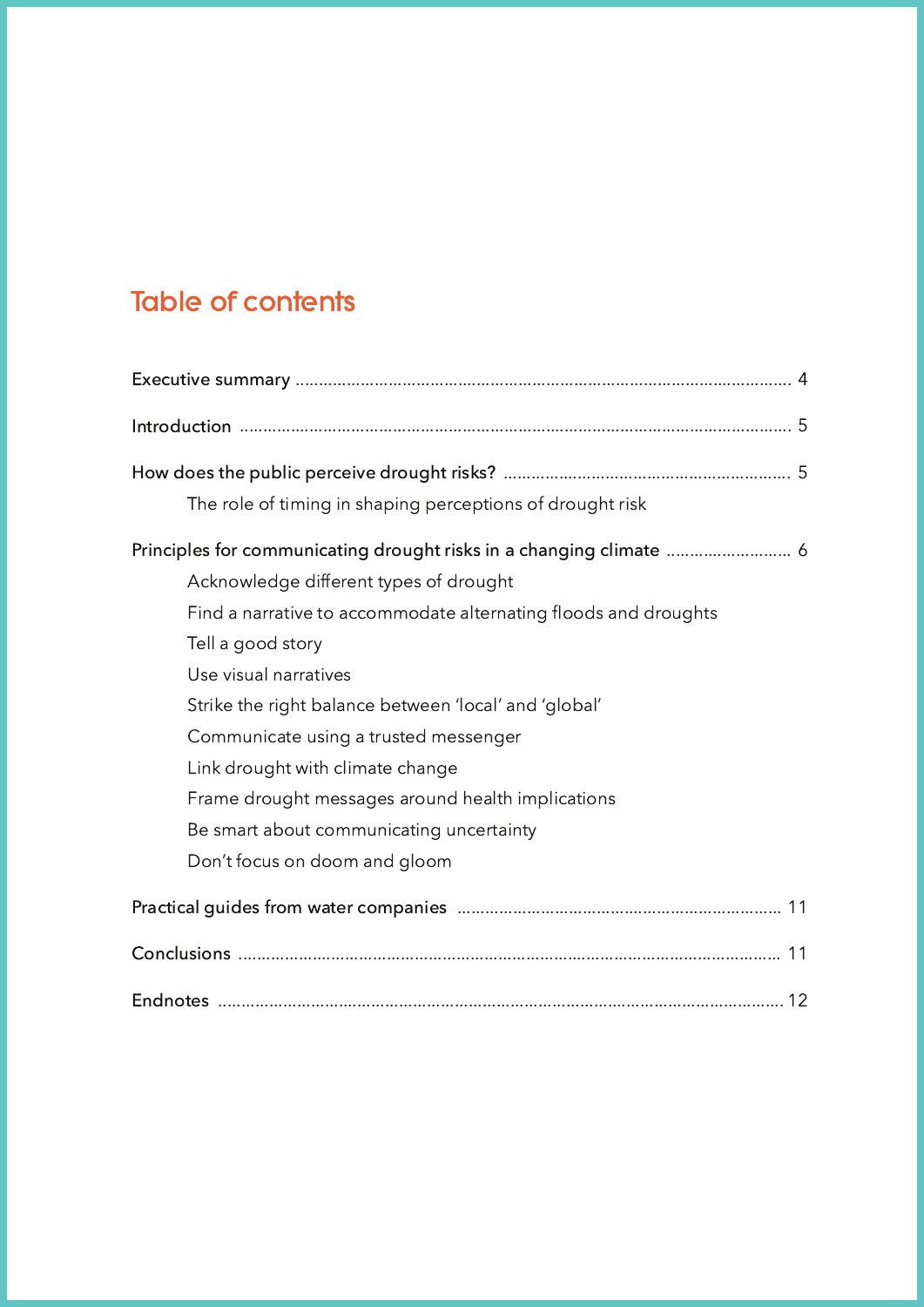# **Executive Summary**

- UK droughts are projected to become more severe and affect larger areas of the country in the coming century
- There is no 'one size fits all' drought communication strategy
- The effectiveness of any messaging around drought will be affected by its timing
- People are more likely to engage with drought messages if they trust the 'messenger'
- Scientific facts alone are not sufficient to engage people with drought risk - it is important to provide a compelling narrative, grounded in people's values
- There is **majority support** amongst the UK public for investment in climate change adaptation
- Focusing on **local climate impacts** can help some audiences engage with narratives about drought risk and climate change more broadly
- Connecting drought risks to health impacts can make the issue more personally relevant
- Avoid doom and gloom and focus on the opportunities and benefits of taking action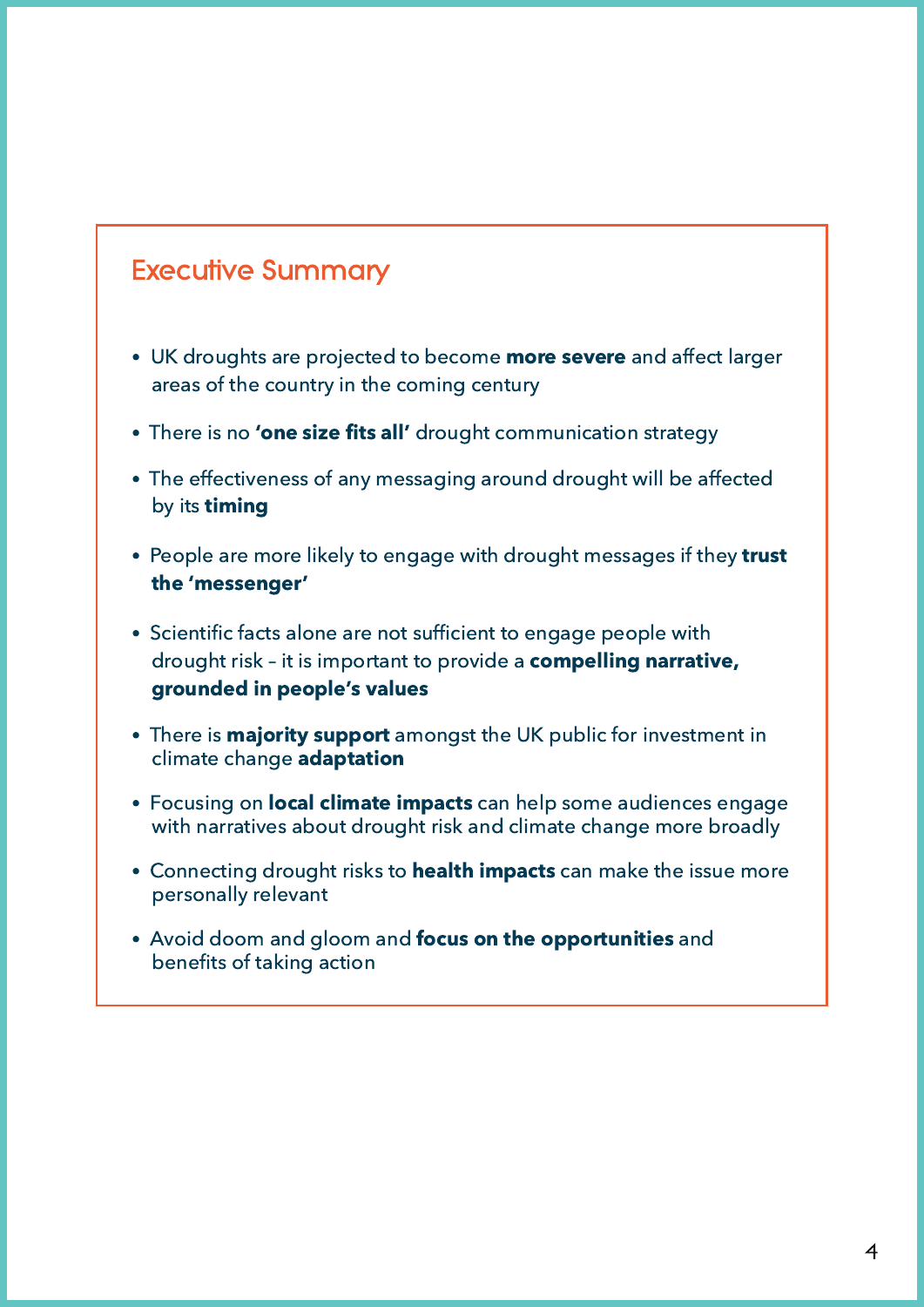## **Introduction**

This initial briefing paper summarises research and expertise on public communication of drought risks in a changing climate. We explore the difficulties involved in building understanding and engagement with the sometimes complex issues surrounding climate change and drought in the UK. The report outlines how communicators can best respond to these challenges. These lessons are intended to support delivery of more effective public engagement with drought risks.

This is in response to consistent feedback from the national Stakeholder Competency Group of the RCUK Drought and Water Scarcity<sup>1</sup> (DRY) project (and Local Advisory Groups around the seven river catchments which comprise the project's focus for fieldwork). At meetings held during the first year of the DRY project, stakeholders from a wide range of backgrounds identified communicating more effectively with members of the public and engaging the public around drought risks as areas where they hoped to develop their expertise via partnership with the DRY team. The ultimate aim of the DRY project is to produce a decision-making resource that integrates drought science and community-based knowledge into a 'tool' or 'utility' for droughtrisk decision-making. We anticipate that the main outputs of the DRY project will themselves contribute significantly to more effective public engagement with drought risks.

There is majority support amongst the UK public for investment in adaptation planning, regardless of beliefs about climate change

## How does the public perceive drought risks?

Many people are aware that climate change could increase the frequency and intensity of droughts.<sup>2</sup> However, generally there is a **higher** level of concern about flooding than drought, especially following the destructive winter floods of 2013/14. A recent survey reportec that, amongst those respondents reporting increased concern about climate change, only 6% referred to rising temperatures or hot/dry weather as a reason for increasing concern, compared to 26% who made reference to flooding and/or heavy rain. $^3$  These findings are backed up by results from a 2013 survey conducted for the Department for Environment, Food and Rural Affairs (Defra) which revealed survey respondents were less concerned about increasingly frequent, severe heat waves than about flooding.<sup>4</sup>



#### The role of timing in shaping perceptions of drought risk

People's perceptions are partly shaped by timing.<sup>5</sup> The research projects cited above were conducted in early 2013, sometime after the last warm summer (2006) and most recent sustained heat wave (2003), but only one year after large scale flooding (2012). Overall the Defra report demonstrated majority support amongst the UK public for investment in climate change adaptations, regardless of respondents' beliefs about the existence and causes of climate change.<sup>6</sup>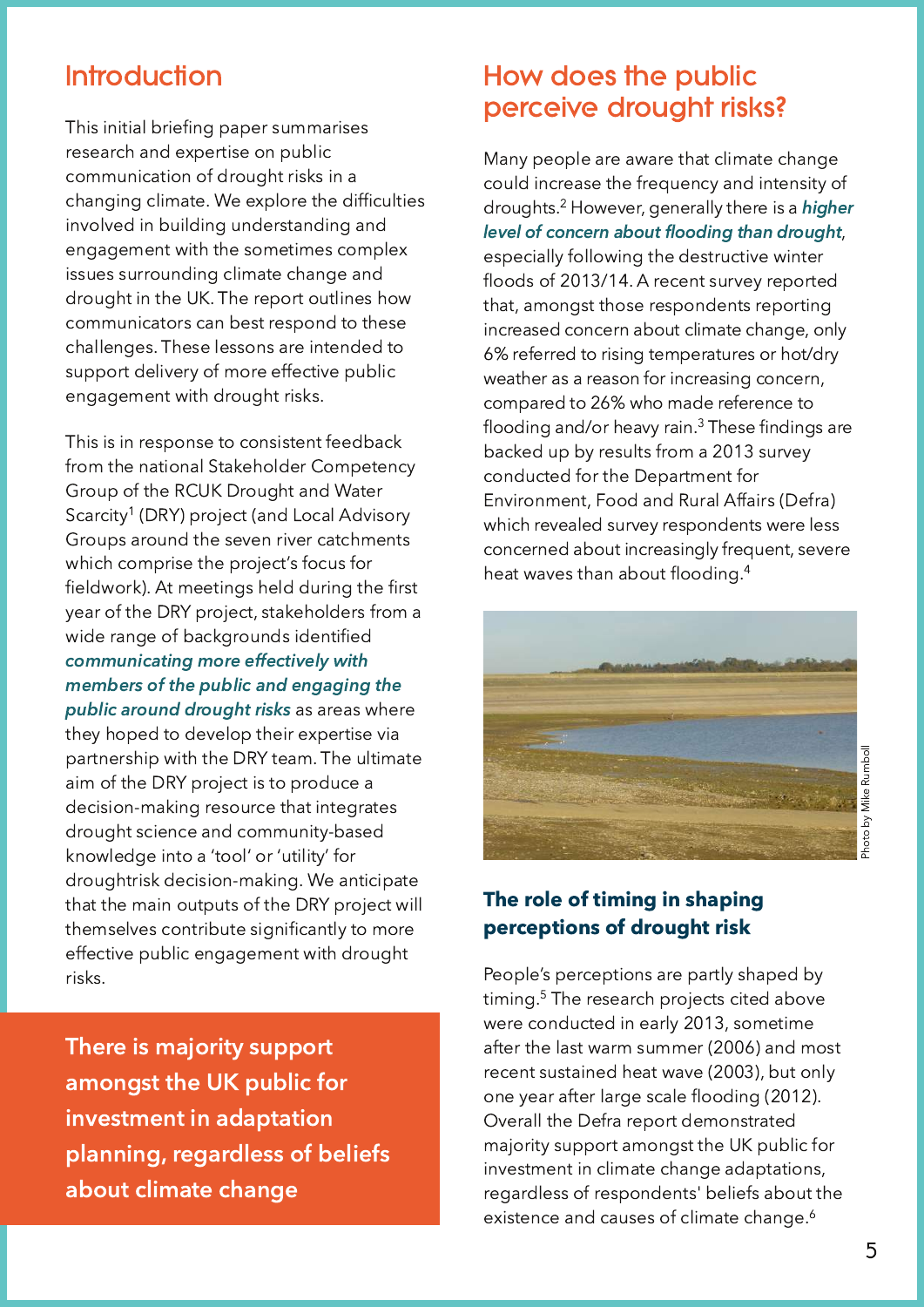### **Principles for** communicating drought risks in a changing climate

It is relatively straightforward to construct a message about drought risk. Ensuring your message is understood and the implications of the message are accepted by your audience is more difficult. Focusing on solutions rather than merely describing the impacts can help people engage with the issue. $^\prime$  In addition, to maximise the chances of success, it is vital that the message reflects and speaks to the values of your audience(s). There is no 'one size fits all' drought communication strategy but it is possible to identify some practices common to all good drought communication.

#### **Acknowledge different types of** drought

Communications should recognise there are different types of drought, which impact populations differently. Some of these are likely to be more readily associated in the public mind with media representations of drought than others.<sup>8</sup> For example, droughts are normally associated in the UK with summer heat waves, such as the European heat wave of 2003. The longer lasting winter drought across southern England between 2010-2012 received much less media coverage. $^9$ 

What type of drought are you communicating about? Will the audience recognise it as a 'drought'? Make sure you and your audience are on the same page.

In the UK, a meteorological drought means 15 or more consecutive days with less than 0.2 mm of rainfall. An agricultural drought refers to plants showing signs of water stress and slow growth, and starting to wilt.

A hydrological drought occurs when water levels in rivers, ponds, wetlands, lakes and reservoirs decline past a particular level. When recreational activities which rely on water such as fishing and water-sports are affected, the term used is socio-economic drought. At this point, reduced water availability may start to affect people's health, and water companies may introduce water restrictions such as hosepipe bans to help save water.<sup>10</sup> In addition, there is a difference between the slow diffuse nature of droughts and more rapid onset events.

#### **Find a narrative to accommodate** alternating floods and droughts

UK droughts are projected to become more severe and affect larger areas of the country in the coming century.<sup>11</sup> Climate change projections also indicate that floods will increase in severity and frequency. $^{12}$  Though this may seem counter-intuitive, the storms and floods of 2013-2014 were preceded by a record breaking two year drought across southern UK.<sup>13</sup> Droughts can actually make it more likely that floods will occur. Under drought conditions, the top layer of soil can become impacted. Consequently when it does rain, the water runs off the surface of the soil rather than moving downwards through the ground.

It can be a challenge, however, to communicate about alternating flood and drought risks. Like the idea of a prolonged cold snap during 'global warming', the notion of a drought when flooding is fresh in people's memories is a difficult sell. So even though droughts and floods are just two points on a watery continuum, they feel like polar opposites in the public mind: 'we can't have both at the same time'. But with climate change, we can - and we will.<sup>14</sup>

In some ways, it is not the 'climate impacts' themselves but their implications that are important for developing meaningful public narratives. A volatile climate means a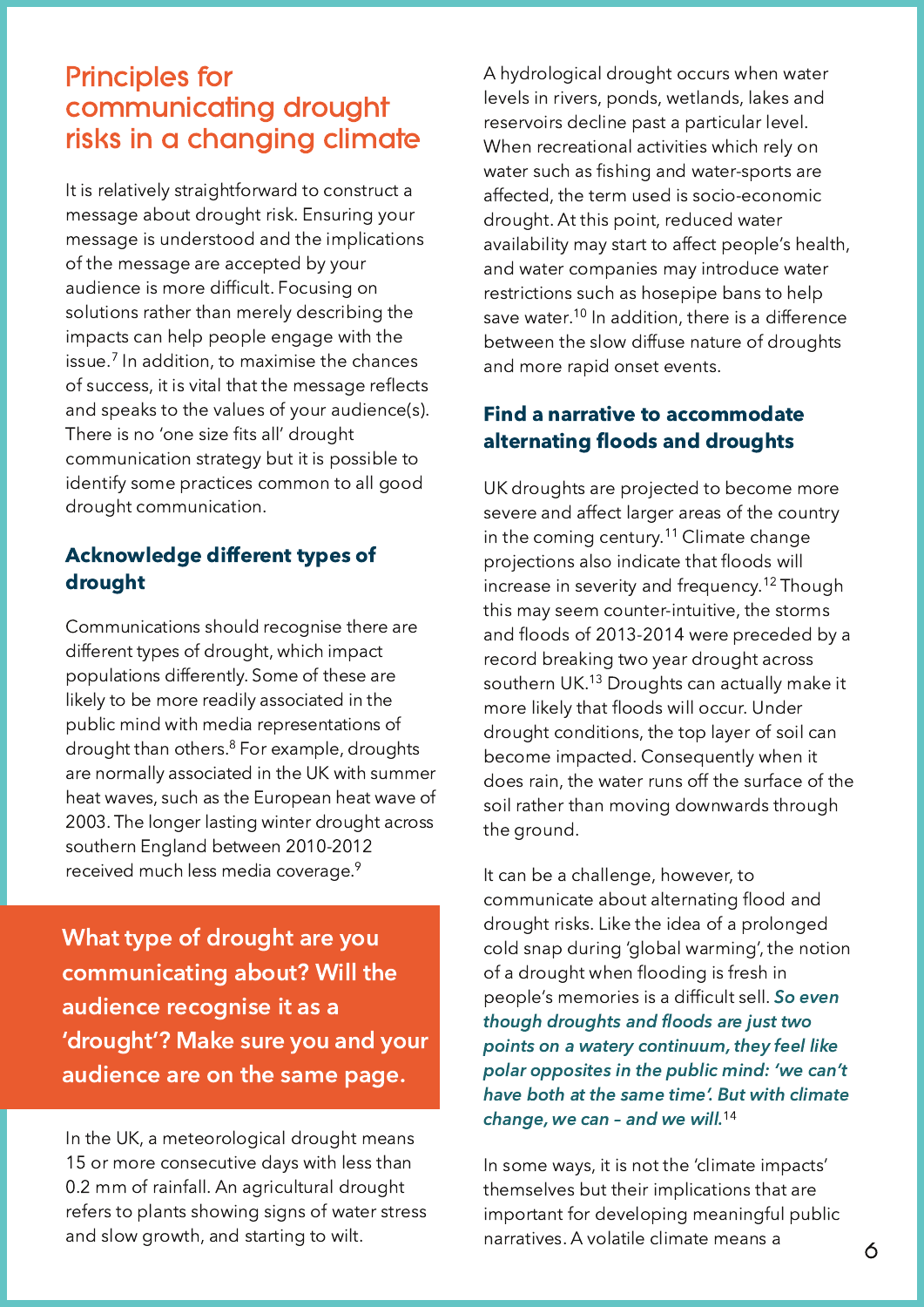vulnerable tourist industry. Unpredictable seasons produce unreliable harvests. Food and travel (to take two examples), rather than droughts and floods, are more likely to pique the public interest and encourage reflection on the risks of climate impacts across the board. These are the kinds of narratives that can accommodate both flood and drought risks. In the Defra report on public attitudes to climate risk,<sup>15</sup> the need to protect food production was repeatedly identified as a key risk which needed to be prioritised in adaptation planning. This was expressed in terms of the need to direct resources towards ensuring sufficient supplies of water to rural areas, alongside the need for improved irrigation systems and the creation of more reservoirs. Small businesses were also identified as an important area of social activity needing protection from the impacts of drought.

#### Tell a good story $^{16}$

People respond to compelling narratives containing standard components: identifiable characters (or archetypes), a challenge or threat, a struggle, a resolution and a return to stability under a new order. Not all of these components may be present in a credible drought narrative, but communicators should look to employ as many of these elements as possible in any storyline. **Narratives are very important for** attitude formation and are often determined more by the completeness and 'fidelity' of the narrative than its grounding in scientific accuracy. This does not mean that a narrative should not be scientifically accurate - of course it should. But scientific accuracy is not sufficient on its own to propel a powerful narrative about drought risk.

#### Use visual narratives

Images can be powerful tools for getting a message across but they have to be used carefully.<sup>17</sup> Dramatic and potentially fearinducing images of extreme weather events can capture people's attention, and make the risk seem important, but they can also act to distance viewers (both psychologically and geographically) leaving them feeling overwhelmed or helpless.<sup>18, 19</sup> Images depicting action, mitigation and adaptation, however, tend to make people feel more able to do something about climate change, but at the same time can also reduce people's sense that the issue is an important one. $^{20}$ Echoing the points made previously about the use of local frames in communicating climate related risks, research into responses to images of local climate change impacts reveal similarly contradictory results. According to Nicholson-Cole,<sup>21</sup> participants often elaborate that they are more touched by national and local imagery than international or global imagery because it is easier to relate to and consequently more upsetting. However, in research by O'Neill and Hulme four years later, the same reasoning is used by participants to say why local icons are disengaging: "it will only affect locals and it not as much of a global issue".

#### Following new research from Climate Outreach, an evidence-based image bank has been produced offering practical quidance for communicators <u>(www.climatevisuals.org</u>). It recommends maximising the strong emotional appeal of images of climate 'impacts' (such as drought) by coupling them with images or messages that focus on 'solutions' to the impacts

shown.<sup>22</sup>

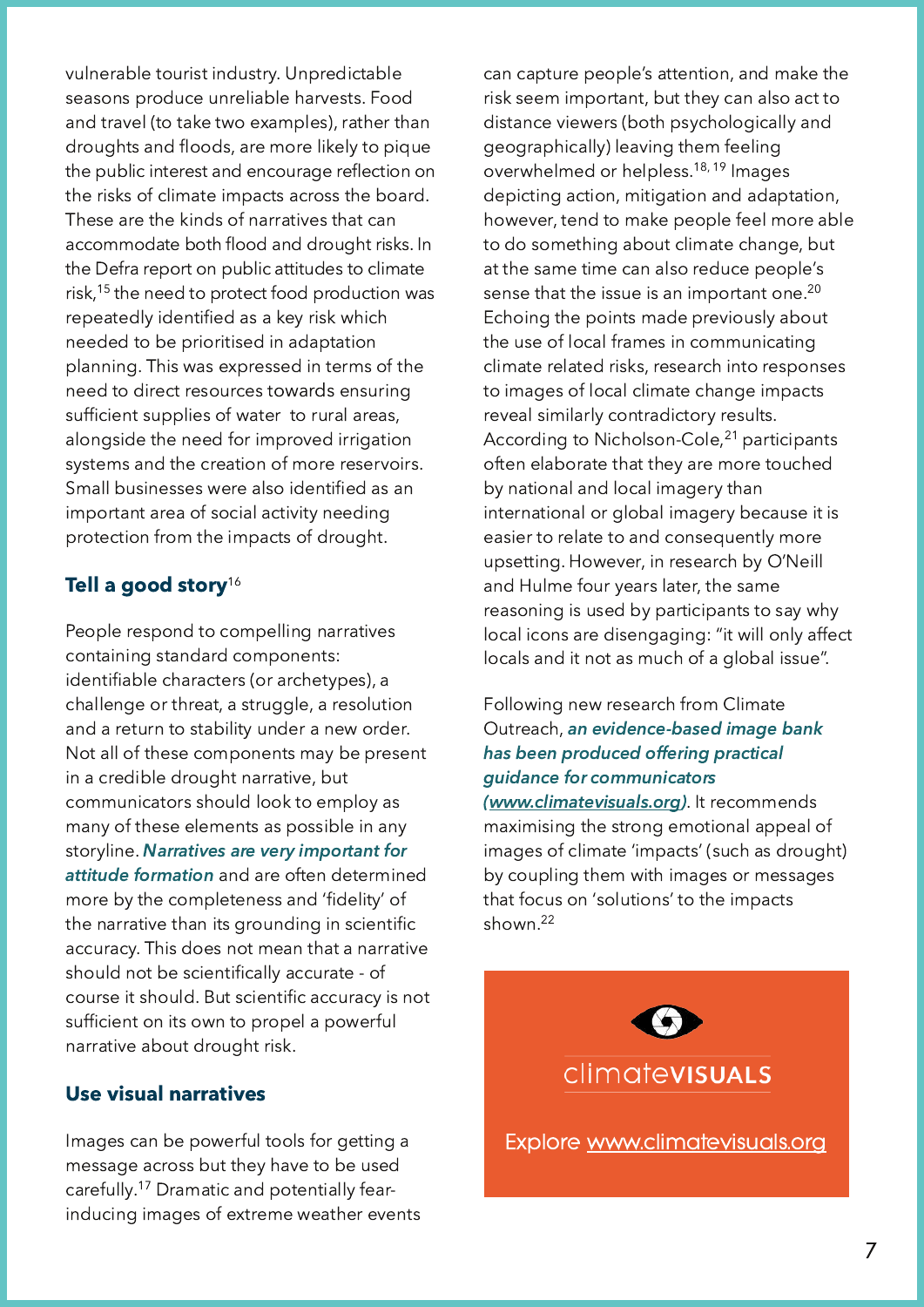#### Strike the right balance between ʻlocal' and ʻglobal'

Several studies have suggested that reducing the (perceived) psychological distance of climate change is an effective framing technique for engaging the public.<sup>23</sup> Drought - as a type of climate impact - provides an opportunity to use a 'local' concern as the basis for a 'qlobal' conversation about climate change. Paying attention to specific local examples of how drought manifests (what is unique about the landscape, region, culture and economy interactions, for example) is more likely to engender a strong reaction, and so persuade citizens and their policymakers to act to mitigate further drought risks.<sup>24</sup> Focusing on local impacts speaks to citizens in terms they are familiar with, which in turn leads to an elevated level of importance attributed to drought risks. $^{25}$ 

Yet research also indicates that communicators should beware of 'over localising', because the way local and placespecific messages are interpreted is to some extent shaped by people's value-orientations. One recent study found that people who identified more with 'self-enhancing' values (the importance of social power, status, material achievements etc.) than selftranscending values (e.g. concern for the broader community and beliefs about justice) reported lower levels of concern about climate change in general as a result of receiving messages about the 'local' impacts of climate change.<sup>26</sup> **The take-home message** here is that in overcoming one problem (that many people feel climate change is 'not about me'), localised messaging about drought or other climate impacts can inadvertently introduce another (that people may begin to think climate change is 'only **about me')**. Findings like these reinforce the need for communicators to find out as much as they can about the values of their audience, before constructing a drought risk message.

#### **Communicate using a trusted** messenger

When people are evaluating complex, challenging or contested information they rely on their evaluation of the messenger as a cognitive shortcut - a heuristic - to lead their attention (do I need to pay attention to this?), their evaluation (do I need to accept this?) and action (what do I need to do about this?). There is an extensive body of research into communicator trust. The dominant qualities are identification (does this person share my identity and values?), familiarity (have I found this person to be reliable in the past?), integrity and accountability (does this person benefit from this information and do they pay a cost if they mislead me?).

After scientists, the most trusted sources of information on climate change are family, friends and work colleagues

Enabling communication at this level requires a focus on the process of communication identifying means and opportunities for sharing.<sup>27</sup> Communicators should therefore look to harness the power of social norms and social networks: representatives from different social communities can communicate with their own groups better than any politician or public figure. Because people respond well when they can see that 'people like them' are also taking climate adaptation seriously, an effective strategy can be to promote positive social norms around actions such as water conservation wherever possible.<sup>28</sup> Individual behaviour can make a positive contribution to the effective management of water resources. Shared local expertise about water conservation or how to care for plants and vegetables in drought conditions may offer conversational space to develop broader conversations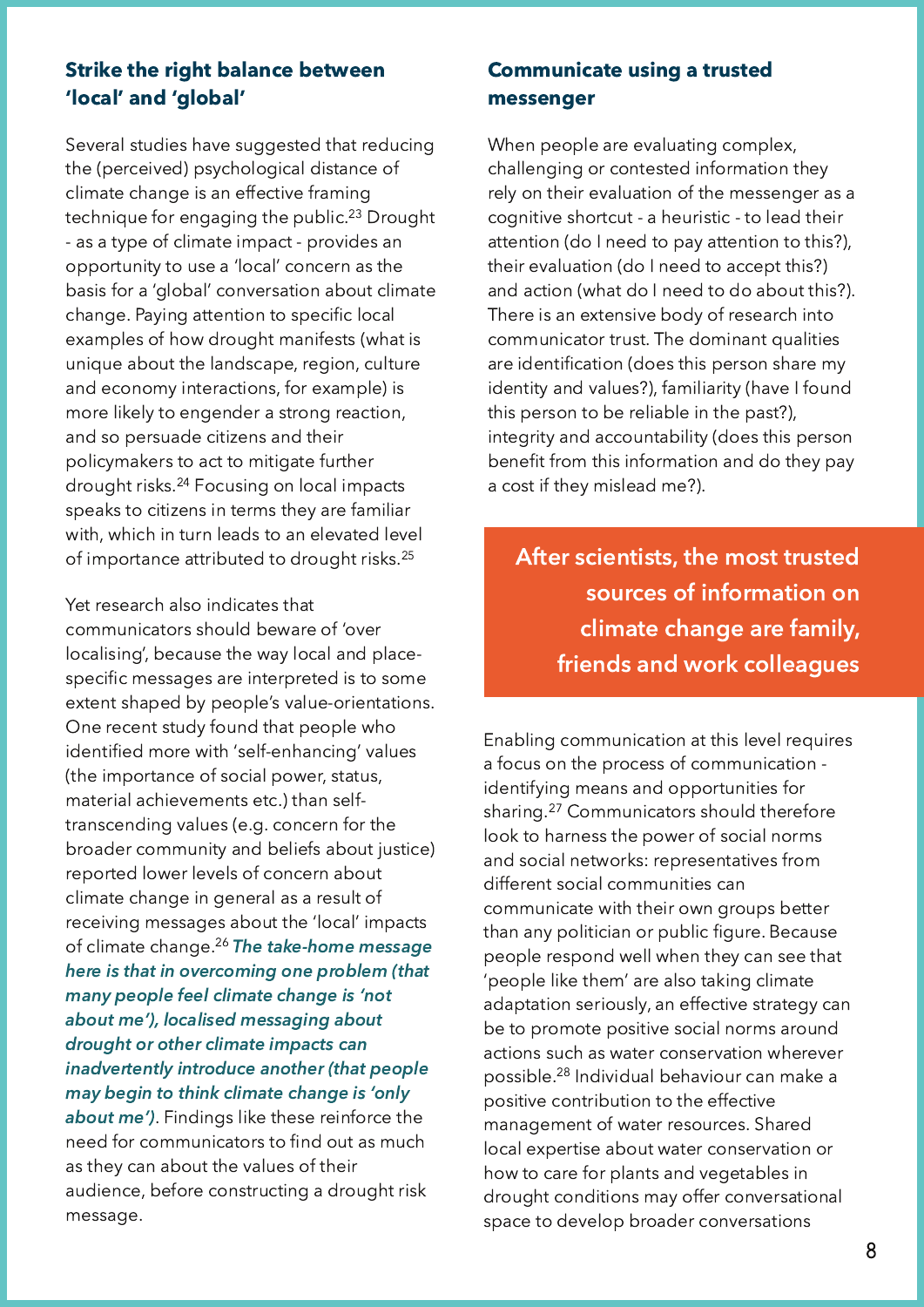about long term trends in weather, the implications of such changes, and how best to flourish under these changing conditions.

A key lesson that has emerged from an Environment Agency project (2014) aimed at building community collaborations to cope with the impacts of a changing climate is that engagement always takes longer than you think - building trust, channels of communication and local partnerships is a

learning process for all involved and it is better to work incrementally and reflectively. A misstep or perceived dishonesty can have long lasting negative impacts on trust.<sup>29</sup> There is also a high risk of ill-designed messaging around extreme weather events backfiring, potentially leading to the reinforcement of existing cultural divides, or promoting a backlash against communicators (for example, if it appears the message is being conveyed by environmentalists saying 'I told you so').

#### Link drought with climate change

The findings from research on how weather events affect perceptions of climate change is mixed, and very little work has been done on how drought shapes concern about climate change. While a sense of personal threat has been linked to increased support for climate policies,<sup>30</sup> people in countries like the UK do not often physically experience climate change. A recent research project detailed some historic evidence in the US that drought increased belief in climate change and increased support for water conservation programmes. The researchers' own investigations indicated that drought conditions were associated with an increased concern about both the condition of local water supplies and risks associated with future drought occurrence due to climate change.<sup>31</sup>

Even when climate-related impacts are encountered, it is difficult to establish a direct causal link, making communication around the issue something of a minefield.

The experience and interpretation of extreme weather may act as a strong 'signal' or 'focusing event', $^{32}$  whereby future climatic events are made more imaginable. However, the question of whether 'encountering' climate change through extreme weather will automatically lead to greater concern about climate change is currently disputed.<sup>33</sup> As ever, with the highly polarised issue of climate change, the 'evidence' of extreme weather can be interpreted in multiple and competing ways.<sup>34</sup> The fact that no single extreme weather event can be conclusively linked to climate change means that the argument 'they will become more likely anc more severe as a result of climate change' is vulnerable to sceptical attacks. Indeed, the 'victims' of extreme weather events may have strong personal and social reasons for not wishing to accept that these sorts of events will increase in frequency and severity. $35$ 

#### **Frame drought messages around** health implications

Communication about drought and prolonged periods of hot weather can make the issue seem more personally relevant especially if it connects to health problems which are already familiar and seen as important (such as heat-stroke and asthma). $36$ One study found that *portraying climate* change in ways that affirmed the health benefits of taking action on climate change made the issue seem more personally <mark>significant and relevant to people.<sup>37</sup> A</mark>nother piece of research<sup>38</sup> tested different messages about climate change with a US sample, framed either as an environmental, public health, or national security risk. The public health frame elicited the most positive responses, shifting the climate change debate from one based on environmental values to one based on public health values, which are more widely held, irrespective of ideology and political outlook.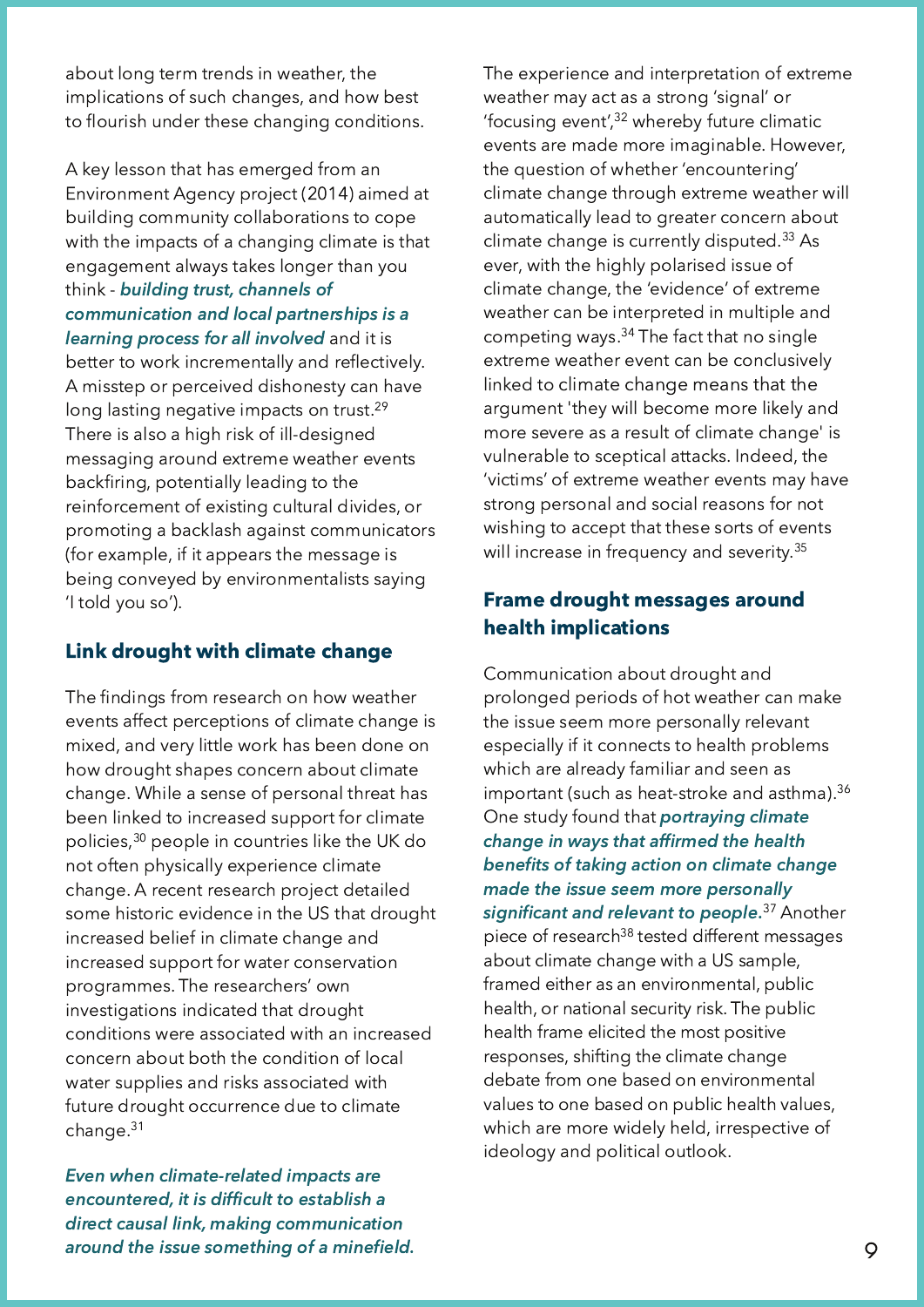#### **Be smart about communicating** uncertainty

Uncertainty is an unavoidable part of communicating about drought, as it is when trying to communicate about any complex phenomenon. There are techniques that communicators can use to limit the extent to which these uncertainties undermine engagement with the drought message.

Firstly, manage your audience's expectations. People expect science to provide definite answers, whereas in reality it is a method for asking questions about the world. So manage people's expectations and use plenty of analogies from everyday life so people can see that uncertainties are everywhere, not just in climate science.

Secondly, start with what you know, not what you don't know. Uncertainty at the frontiers of climate science should not prevent focusing on the scientific consensus that humans are causing climate change and the known links to an increased risk of drought.

Thirdly, focus on 'risk' rather than 'uncertainty'. Most people are used to dealing with the idea of risk. It is the language of the insurance, health and national security sectors. So for many audiences - politicians, business leaders or the military - talking about the increasing risks of drought in a changing climate is likely to be more effective than talking about the uncertainties.

Fourthly, talk about the 'when' not 'if' of increasing drought risk. Rather than trying to link any one specific event to climate change, talk about how such events are more likely in a changing climate. When someone has a weak immune system, they are more susceptible to a range of diseases, and no one asks whether each illness was caused by a weak immune system. The same logic

applies to climate change and some extreme weather events: they are made more likely, and more severe, by climate change.

And finally, frame uncertainty in a positive way, for example, using uncertainty to indicate that losses might not happen if preventative action is taken to prevent drought. Emphasise that acting to prevent drought - even under conditions of uncertainty - entails many co-benefits that most people would support, like habitat conservation.<sup>39</sup>

Rather than trying to link any one specific event to climate change, talk about how such events are more likely in a changing climate

#### Don't focus on doom and gloom

Many early campaigns to engage the public on climate change used the fear of catastrophic climate impacts to attempt to motivate concern. The use of appeals based on fear or quilt has a long history in the health-behaviour domain, and research has shown the potential for fear-based messages to change attitudes. But while fear of a negative outcome (e.g. lung cancer) can be an effective way of promoting behavioural changes (e.g. giving up smoking), the link between the threat and the behaviour must be personal and direct. Typically, climate change is perceived as neither a direct nor a personal threat - and so deliberate attempts to instil fear or quilt in people carry a considerable risk of backfiring. Emphasising the benefits of acting, rather than the negative consequences of not acting, is likely to produce more support for climate policies. $^{40}$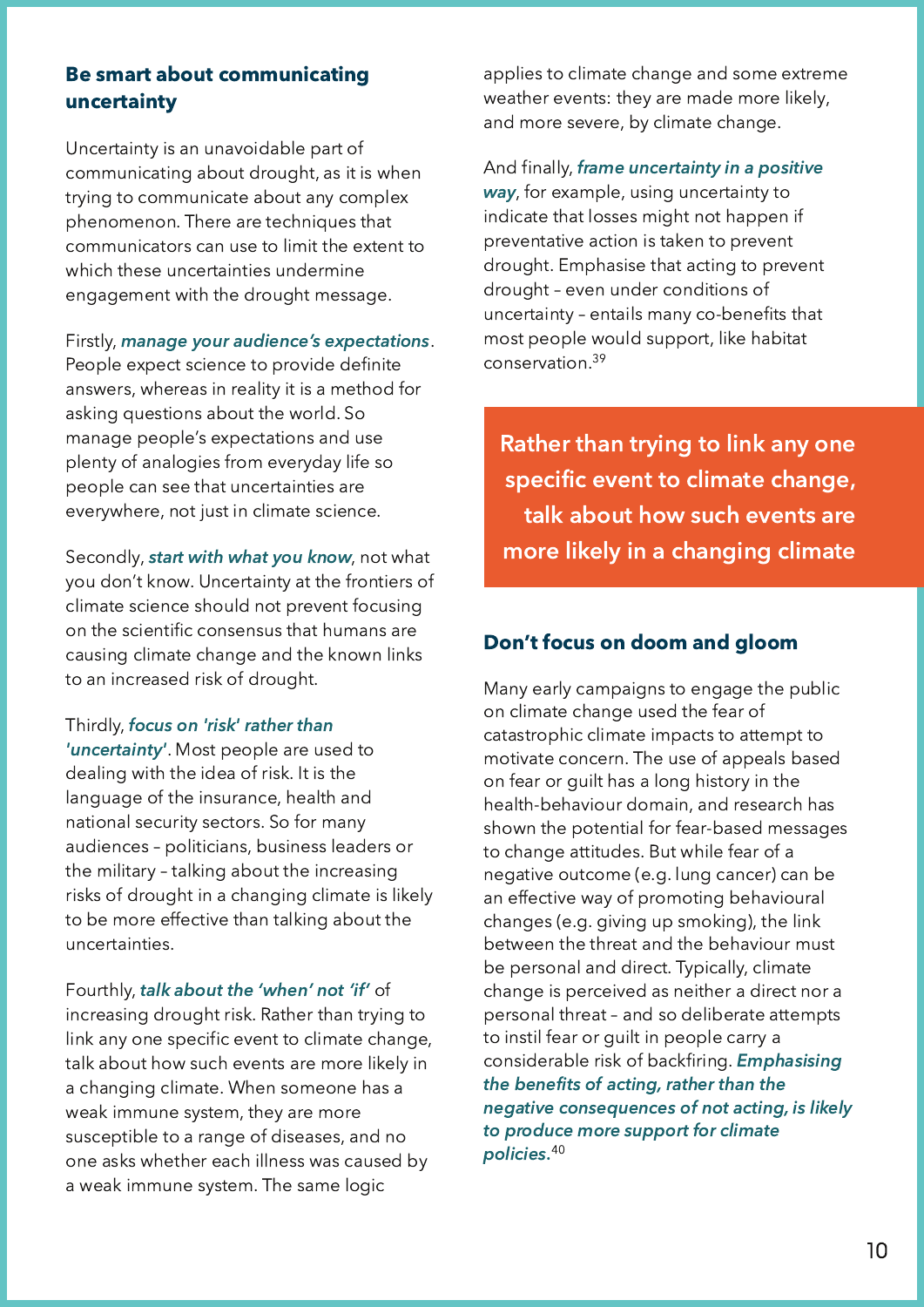## **Practical guides from water** companies

There are several 'how to' guides available from water companies that provide customers with advice about how to take action to conserve water, and place these communications in the context of a changing climate.

Anglian Water have produced a leaflet called 'Planning for a drought'41 which provides a very accessible way for customers to understand the water management challenges facing the east of England. This company's drought communication strategy recognises that communication about drought must start well in advance of any restrictions in water use being applied.<sup>42</sup> The goal is to ensure that when it does become necessary to introduce restrictions, Anglia Water have created an environment where restrictions are being communicated to an understanding and receptive audience.<sup>43</sup> Whilst the strategy document focuses largely on the channels of communication, it is apparent that a key element of a successful drought communications strategy is an ongoing engagement plan which allows water companies to show leadership and demonstrate that all users and suppliers are working together in partnership to manage the supply and use of water resources.

A shorter leaflet addressing all water regions of the country has been produced by Waterwise.<sup>44</sup> And in June this year, the Environment Agency produced a report titled 'Drought response: our framework for England'.<sup>45</sup> This includes details about the Environment Agency's strategies for communicating with the public, business and other water users during periods of drought.

# **Conclusions**

Though drought itself does not appear to be a major concern for the UK public, there is strong public support for taking steps to prevent important economic functions, such as food production, from the impacts of a changing climate. The low salience of drought risk presents additional communication challenges over and above those associated with building awareness of risks from extreme weather events. However, the core principles of good climate communication summarised in this report are as applicable to drought risk as other extreme weather events.

- Identify the best time to be engaging in communications
- Know your audience (there is no 'one size fits' all message)

. Think about who will be the best messenger (who will your audience trust and listen to)

- Use narrative and stories to engage your audience - not just facts
- Use images, but think about how people respond to different types of imagery
- . Bring in a local angle, but don't 'overlocalise' at the expense of the bigger picture
- Focus on communicating what we do know (rather than foregrounding the uncertainties)
- If possible, highlight actions the audience can take to ameliorate the risks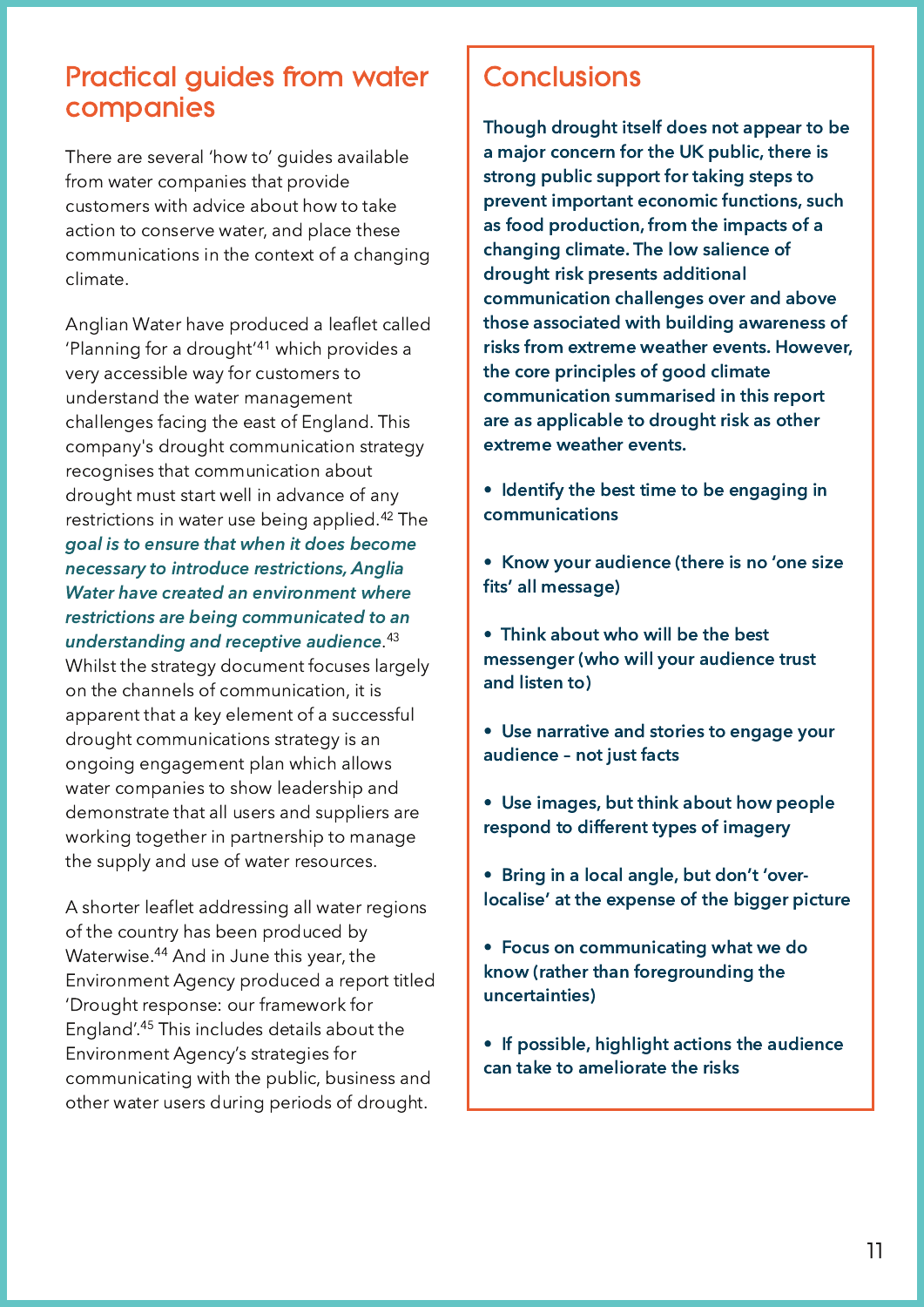# **Endnotes**

<sup>1</sup> See project website: www.dryproject.co.uk

 $^{\rm 2}$  Dessai, S. and Sims, C. (2010). Public perception of drought and climate change in southeast England. Environmental Hazards, 9: 340-357

 $^{\rm 3}$  Capstick et al. (2015). Public perceptions of climate change in Britain following the winter 2013/2014 tlooding. p. 23. http://c3wales.org/wp-content/uploads/2015/01/URG-15-01-Flood-Climate-reportfinal2.pdf

 $^{\text{4}}$  Ipsos MORI Research Institute, (2013) PREPARE - Climate risk acceptability: Findings from a series of deliberative workshops and online survey. Part of the PREPARE Programme of research on preparedness, adaptation and risk. Final Report for project ERG1211 by Ricardo-AEA for Defra. Report reference Ricardo-AEA/R/ED58163/PREPARE R3/Issue 1.0. p: iii

<sup>5</sup> ibid

<sup>6</sup> ibid p. ii

 $^7$  Pidgeon, N. & Spence, A. (2010). Framing and communicating climate change: The effects of distance anc outcome frame manipulations. Global Environmental Change, 20(4): 656-667

 $^8$  http://dryproject.co.uk/drought-science/drought-means-different-things-to-different-people

<sup>9</sup> http://www.metoffice.gov.uk/climate/uk/interesting/2012-drought

 $10$  ibid

 $^{\text{11}}$  Rahiz, M. & New, M. (2013). 21st Century Drought Scenarios for the UK. Water Resources Management, doi: 10.007/s11269-012-0183-1

<sup>12</sup> http://www.climateprediction.net/weatherathome/weatherhome-2014/results/

<sup>13</sup> http://www.metoffice.gov.uk/climate/uk/interesting/2012-drought

 $^\text{14}$  Corner, A. (2015). Engaging the public on drought risks: Stories about security. Blog post. Oxford: Climate Outreach, http://climateoutreach.org/engaging-the-public-on-drought-risks-stories-about-security/

<sup>15</sup> Ipsos MORI Research Institute, (2013) PREPARE - Climate risk acceptability. Report reference Ricardo-AEA/R/ED58163/PREPARE R3/Issue 1.0

 $^{\rm 16}$  Marshall, G. (2014). Don't even think about it. Why our brains are wired to ignore climate change. New York: Bloomsbury

 $^\text{17}$  Corner, A., Webster, R. & Teriete, C. (2016). Climate Visuals: Seven principles for visual climate change communication (based on international social research). Oxford: Climate Outreach

 $^\textrm{18}$  O'Neill, S.J. et al. (2013). On the use of imagery for climate change engagement. Globa Environmental Change, 2: 413-421

<sup>19</sup> O'Neill, S.J. & Nicholson-Cole, S. (2009). 'Fear won't do it': promoting positive engagement with climate change through visual and iconic representations. Science Communication, 30: 355-379

<sup>20</sup> ibid

<sup>21</sup> Nicholson-Cole, S. (2005). Representing climate change futures: A critique on the use of images for visual communication. Computers, Environment and Urban Systems, 29: 255-273

<sup>22</sup> O'Neill, S.J. & Hulme, M. (2009). An iconic approach for representing climate change. Globa Environmental Change, 19: 402-410

 $^{\rm 23}$  Pike et al. (2015). The PreParaTion Frame. A guide to building understanding of climate impacts and engagement in solutions. http://www.climateaccess.org